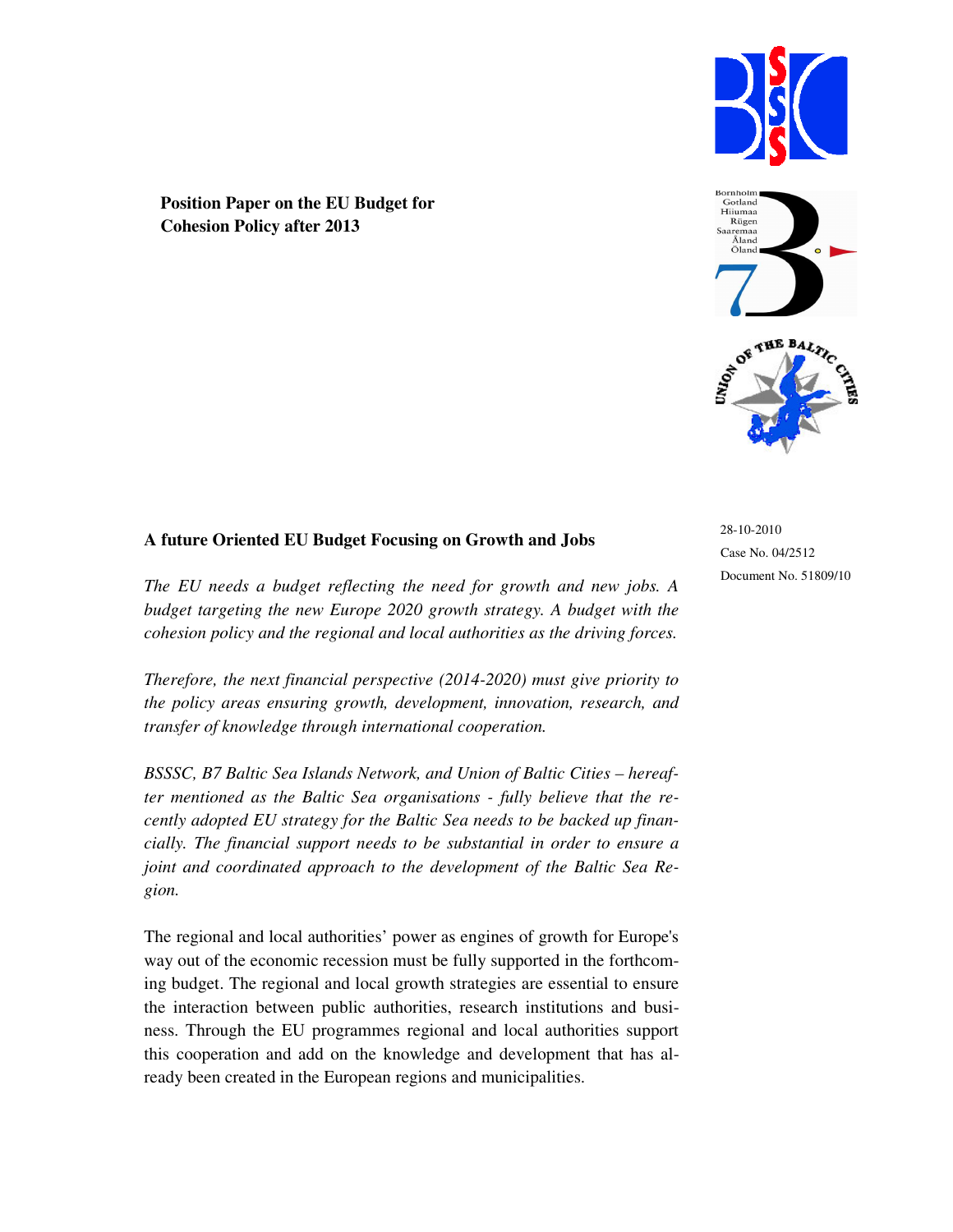The Baltic Sea organisations prioritise a future EU budget that supports all key growth areas of Europe 2020, e.g. smart, sustainable and inclusive growth. Therefore, it is crucial to put weight on those parts of the EU budget that support growth.

The Baltic Sea organisations urge decision makers to prioritise the following areas of the financial perspective 2014-2020;

1. All regions and municipalities are crucial for ensuring growth in the EU. Therefore, the cohesion policy should be a policy for all regional and local authorities in a structure maintaining the three existing objectives; the Convergence Objective, the Competitiveness and Employment Objective, and the European Territorial Co-operation Objective. Referring to the Accession Treaties of Sweden and Finland and Lisbon Agreement article 174, northern sparsely populated areas and islands should be given special attention.

The allocation of funds should be based on GDP/capita. As criteria for financial allocation one should also analyse the relevance of challenging demographic structure and rate of unemployment.

- 2. European Territorial Co-operation (Interreg programmes) has enforced European added value and increased integration, and the objective should be strengthened in the future.
- 3. The transnational strand of the European Territorial Co-operation Objective (INTERREG B) should be the key instrument that supports the new macro-regional strategies, e.g. the Baltic Sea.
- 4. Rural development programmes should focus more on promoting the professional opportunities and economic development in rural areas and the effort must be coordinated with the Structural Funds interventions.
- 5. The Eighth Framework Programme (FP8) must be added the extra funds needed to support the Europe 2020 goals of smart and sustainable growth. Particularly cooperation between industry, government and knowledge institutions should be strengthened.

# **1. EU Cohesion Policy**

The overall objective of the EU Cohesion Policy (European regional policy) is to reduce economic, social and territorial differences, and at the same time contribute to growth. This objective remains of particular importance and should be maintained. Art. 3 of the Lisbon Treaty now expressively underlines the aim of economic, social and territorial cohesion. The regional programmes and funds are designed to bridge the difference in Side 2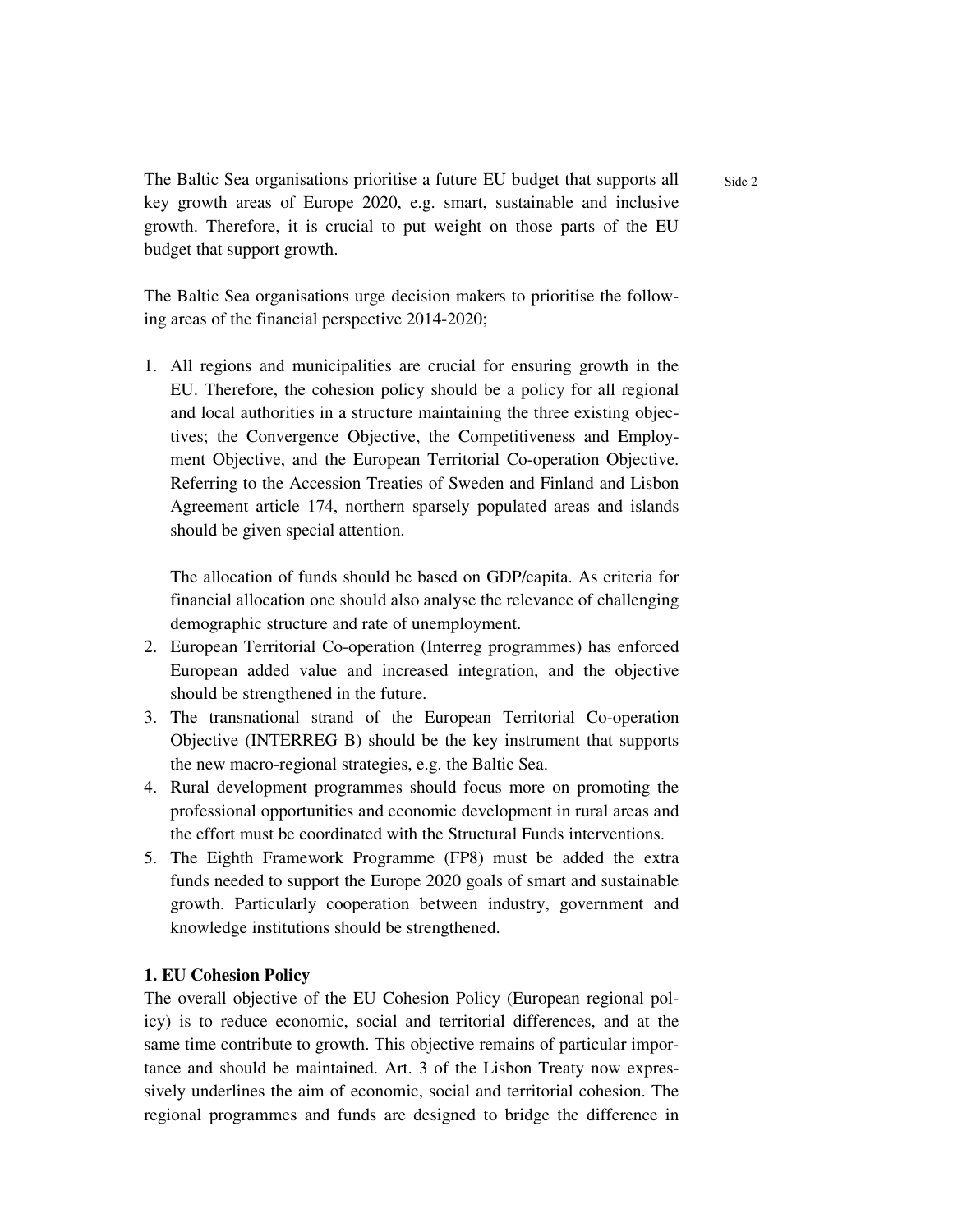prosperity and development to the benefit of all. Therefore it is important that the cohesion policy continues to cover all EU and all regions. Only by supporting all areas, it is ensured, that the potentials of all regions and municipalities are used optimally in order to enforce the overall European growth and thus to support Europe 2020. The Europe 2020 strategy is bound to fail if its implementation does not take place at the regional and local level.

Cohesion Policy provides an ideal instrument to deliver the concrete results required to create jobs, promote growth and show effects. In the increasingly globalised world, growth in one region leads to the creation of new jobs in another region. In the end, regional and local investments lead to growth and prosperity not only for the region or municipality but for Europe.

The Convergence Objective investments with a benefit to the environment and the infrastructure are a prerequisite for the least developed regions and municipalities to enhancing competitiveness, growth and employment. This kind of objective needs to be maintained in the future.

The overall structure and financial priorities of the three cohesion objectives (Convergence, Regional Competitiveness and Employment, and European Territorial Co-operation) have worked well in the present budget period and should be maintained as such.

There is also a need to adapt programme interventions to the new challenges facing Europe, for example climate change, globalisation, demographic changes, and energy challenges. To a certain extent, concentration on the most pressing challenges is required to ensure the effectiveness of cohesion policy. In particular, cohesion policy should be used to further develop the full potential of a sustainable growth in line with the Europe 2020 Strategy.

### *Criteria for Eligibility and Financial Allocation*

At the present, when transparent and reliable the gross domestic product (GDP) is the only comparable indicator for relative prosperity. The GDP in purchasing power per capita is the only comparable indicator of regional and national prosperity. Within economic cohesion GDP/capita is also for the next Structural Funds period the only proper and transparent indicator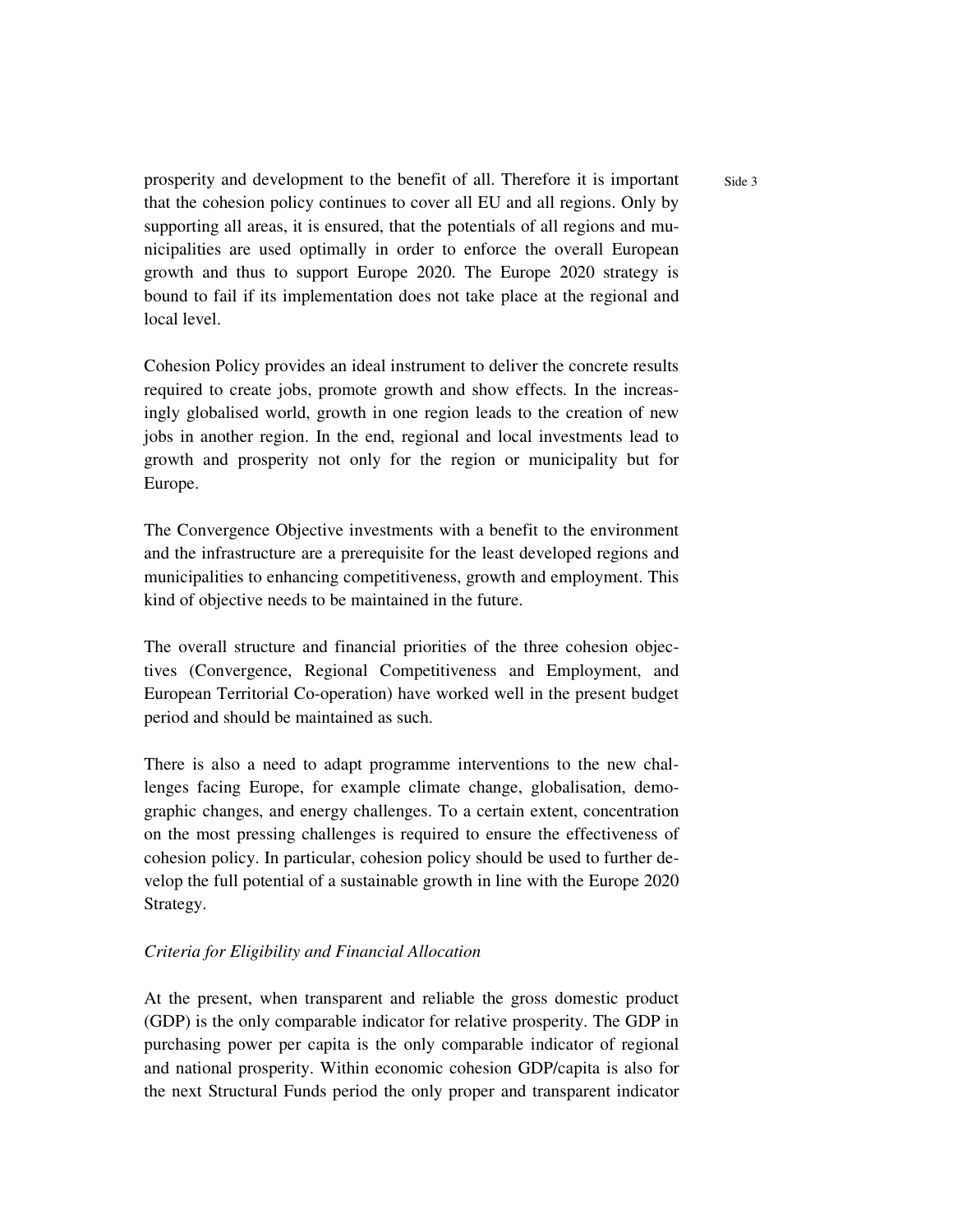of whether a region qualifies for convergence or competitiveness funding from the EU Structural Funds.

Referring to the Accession Treaties of Sweden and Finland and Lisbon Agreement article 174, northern sparsely populated areas and islands should be given special attention.

As criteria for financial allocation for eligible regions one should also analyse the relevance of challenging demographic structure and rate of unemployment.

# **2. Interreg Co-operation**

The Baltic Sea organisations fully support the maintenance of the three existing strands under the European Territorial Co-operation Objective. The European Territorial Co-operation (Interreg) is an integrated part of the Cohesion Policy. The Interreg programmes supporting cross-border, transnational and interregional co-operation have showed good value for money. To the benefit of the whole community, the Interreg programmes have contributed to diminish border barriers and to increase exchange of experiences on best practices within many areas between partners from two or more countries. With this enormous potential in mind, Interreg should be considered the key instrument for financing the Baltic Sea Strategy.

The EU budget for Interreg cooperation is closely linked with the macro regional strategies and should be given high consideration over the current budget period. The Interreg programmes give great value to small, medium sized and mayor actors being active partners in international cooperation.

In order to fully exploit the potential of European Territorial Co-operation there is however an overall need to simplify management and control systems. Instead of having different rules for each single programme, standard solutions should be made available. There is also a need to replace the current inflexible control and audit system by a more cost-effective approach. Furthermore, there should be more flexibility for the involvement of project partners outside the respective programme area. In addition the participation of private actors must be facilitated by e.g. establishment of aid schemes in the beginning of the programme period.

Concerning the transnational Interreg strand B we furthermore suggest inserting an application facility for smaller transnational projects and such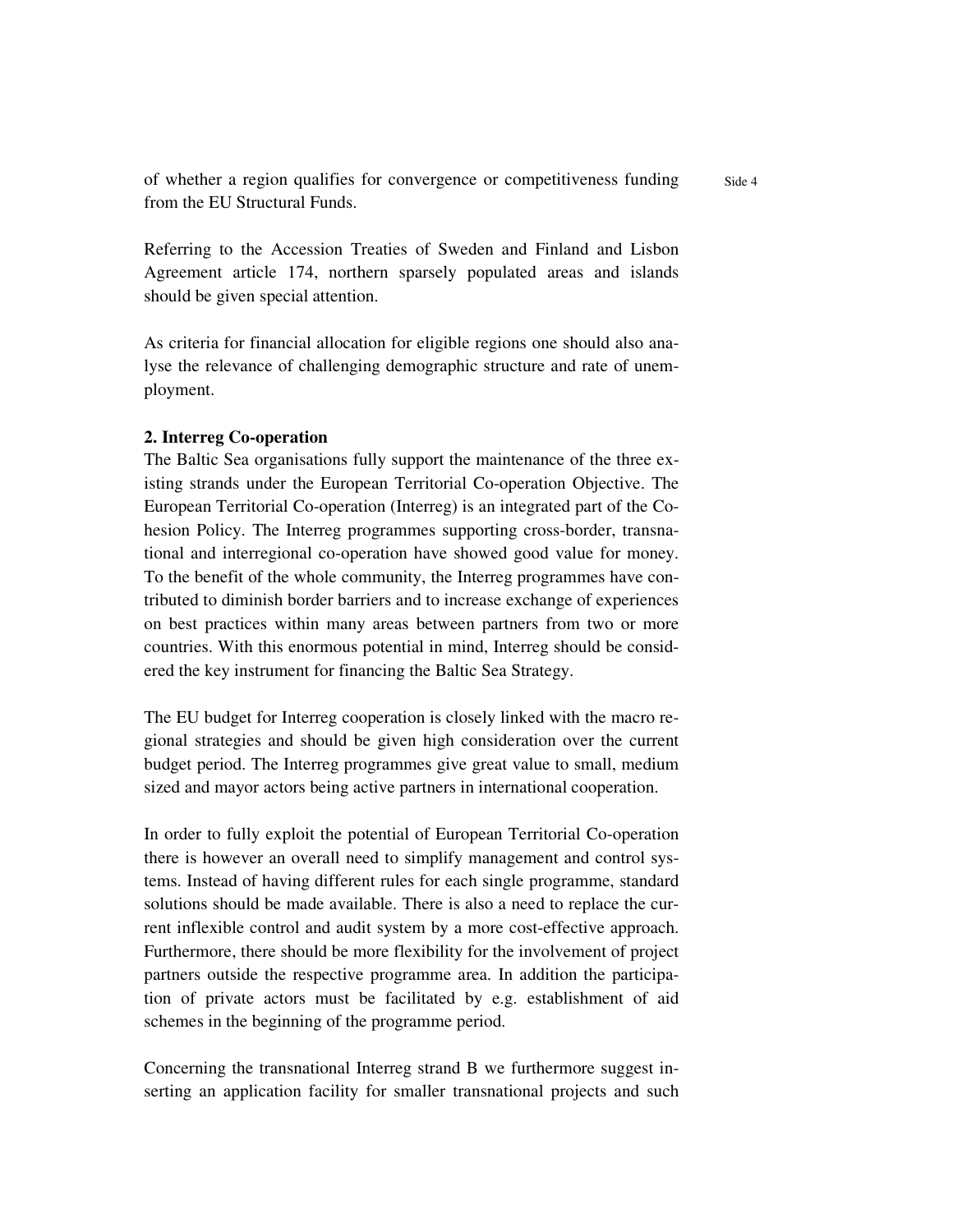projects that cover only a smaller geographical part of the programme region.

### **3. Macro-Regional Strategies**

The EU budget should foresee funding in the transnational programmes intended to co-finance initiatives and flag-ship projects under the macroregional strategies, for example the Baltic Sea Strategy. The financial support for the Strategy for the Baltic Sea Region is not satisfactory at present because various programmes, e.g. national programmes, have supported the strategy without any coordination. The Baltic Sea organisations urges the European Parliament to maintain a budget post for the coordination of the implementation of the Baltic Sea Strategy, like on the EU budget for 2010.

After 2013 the transnational programmes should be programmed specifically for the support of the macro-regional strategies. The macro-regional strategies will thus constitute the strategic framework behind the use of the transnational Interreg funds.

Russia and Belarus are important for the harmonious development of the Baltic Sea Region. Therefore, EU funding from the European Neighbourhood and Partnership Instrument must be available for Russian and Belarusian partners in order for them to be able to take part in the future Baltic Sea co-operation.

### **4. Rural Development**

The EU rural development policy should be seen in close connection with the cohesion policy. Rural development resources should - more than today – serve to promote the business opportunities, and economic development in the rural areas. The rural development programme's axis 3 supports activities to create more jobs and to make rural areas more attractive places to live in. Such activities should be given a higher priority and be closely coordinated with the business development efforts supported by the cohesion policy.

Furthermore, it is crucial to create the best possible relationship and synergy between rural development efforts locally, regionally, nationally and in relation to the EU-funded effort (Structural Funds programmes and the rural development programmes).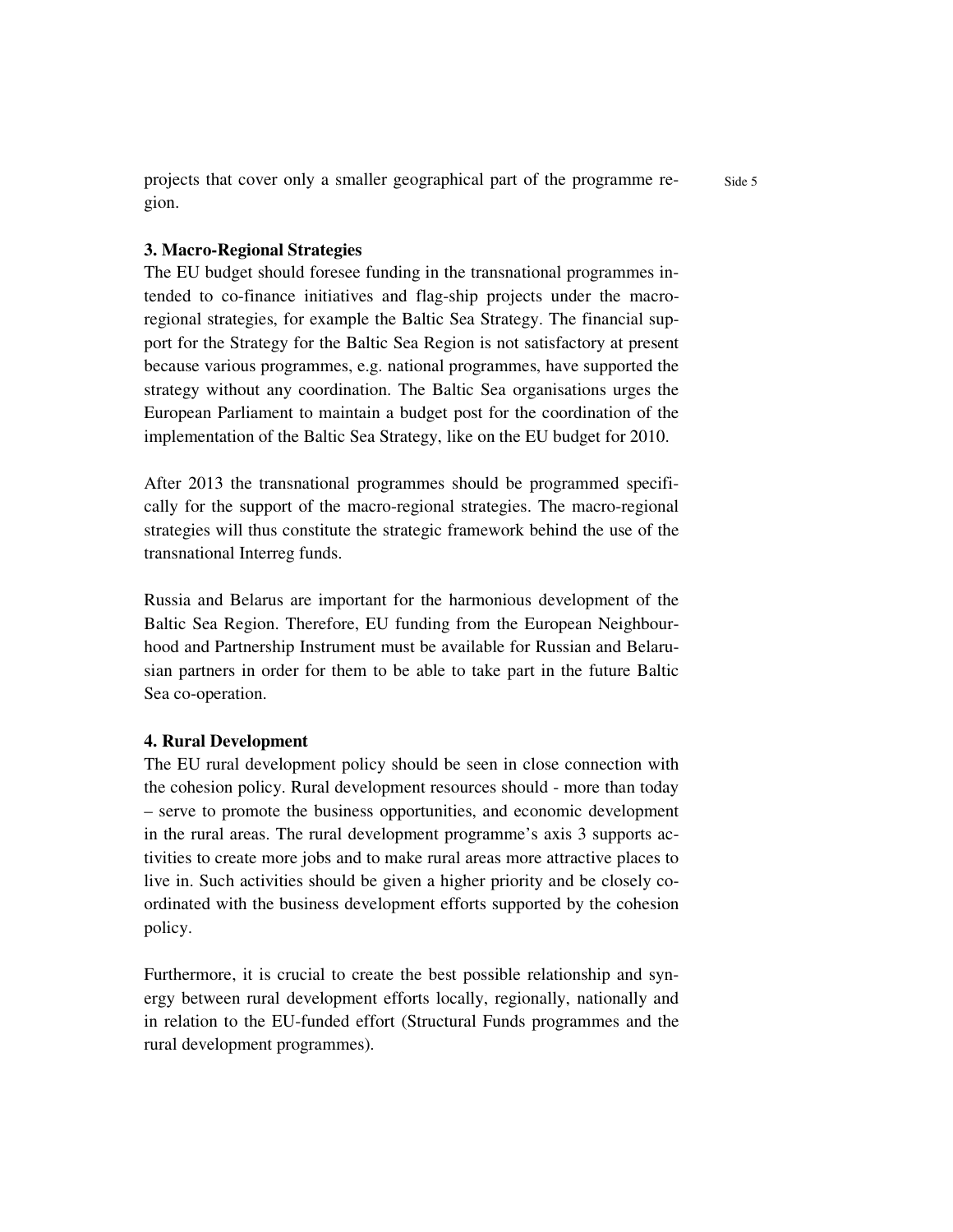# **5. The Eighth Framework Programme (FP8)**

The EU Framework Programme for research, technological development and demonstration has been and must remain a major source of funding for research and innovation in the Baltic regions and municipalities.

The coming FP8 should be added the extra funds needed in order to support the Europe 2020 targets on smart and sustainable growth. A greater emphasis on innovation, commercialisation, technological development and development of key technologies is needed in order to substantiate the Baltic strongholds within these fields. Strengthening research, science and innovation communities will render the region as a whole more competitive and also turn out to be beneficial for the development of the European Research Area in general.

Therefore, general co-operation between industry, government and knowledge institutions, as well as health research, health innovation, collaboration between medical device industry and the hospital/health system, clean technologies and the creative industries, should be reinforced in particular.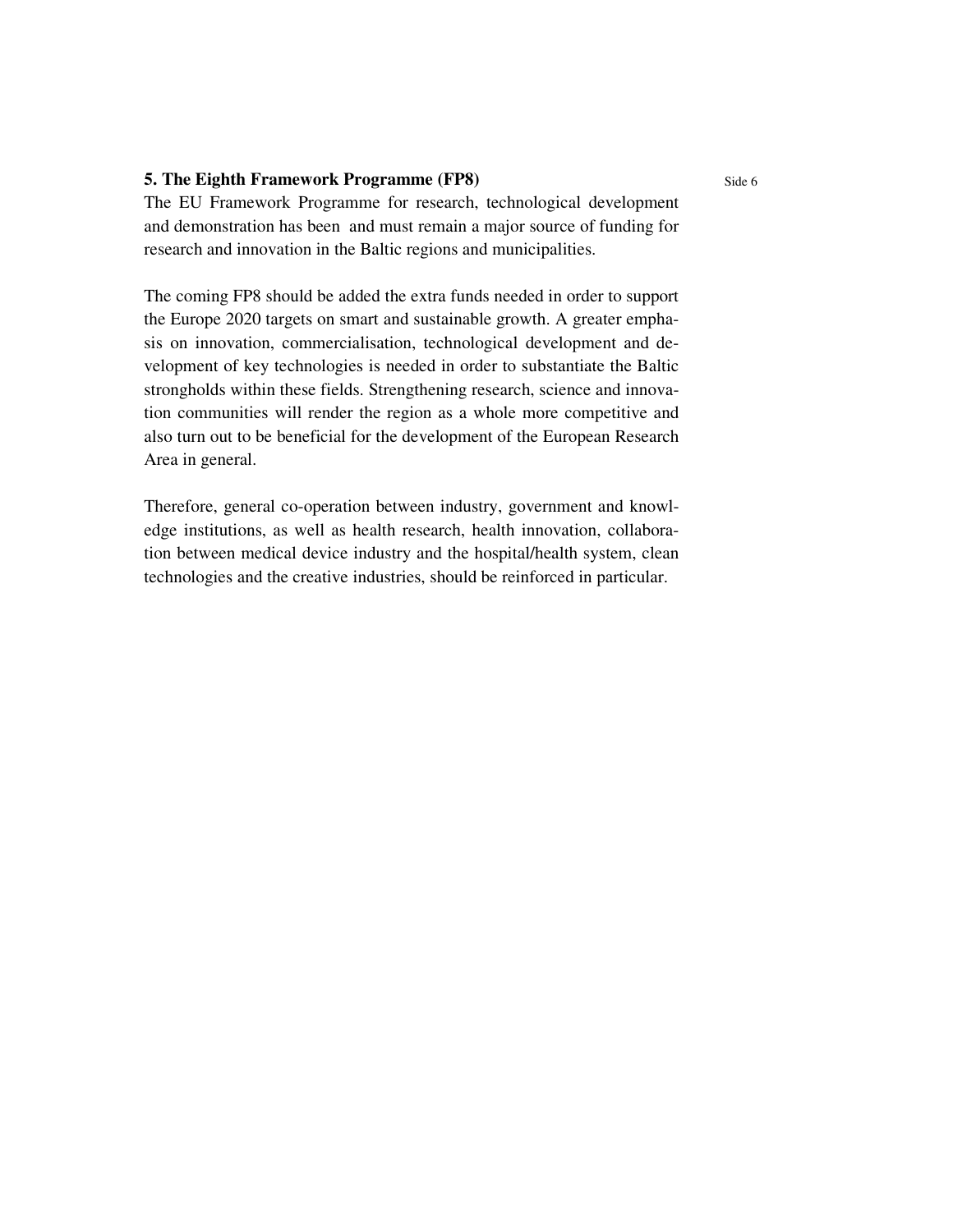### **Annex**

#### **Examples of good Baltic Sea projects partly financed by the EU**

#### **Baltic Master II**

The overall aim of Baltic Master II (Lead Partner: Region Blekinge, SE) is to improve the on-land response capacity to oil spills in the Baltic Sea as well as to enhance the prevention of pollution from maritime transport. The project brings together actors from a wide range of levels going from local, regional and national authorities to research institutes, universities and pan-Baltic organisations. Providing a link between the local/regional level and the national level is an important task of the project in order to combine hands-on knowledge with strategic work.

Baltic Master II also puts a significant effort in developing practical solutions to environmental safety problems in the Baltic Sea. Oil contingency plans in coastal regions and common ways of treating ship generated waste are two examples which will be further investigated. Baltic Master has 48 partners from 9 different countries around the Baltic Sea.

Contact: www.balticmaster.org

#### BSHR HealthPort

BSHR HealthPort (Baltic Sea Health Region - Business acceleration support and training bridging innovative SMEs and health care organisations to strengthen BSR health economy) aims at bridging the existing crosssectoral gaps by involving the regional key actors in the value chain of health care innovations. Health care is split into sectors which function separately: health care providers, enterprises, research institutions, regulatory and financing .

Specifically BSHR HealthPort adresses key bottlenecks like 1) Insufficient commercial exploitation of ideas proposed by health care researchers and practitioners, 2) Procurement practices limiting access of innovative SMEs to the health care market and 3) Insufficient innovation competencies of and cultural differences between the target groups.

BSHR HealthPort partners and associated organizations cover all health care related sectors and comprise expertise from triple helix organizations, public authorities, health care providers, industries, universities, financing institutions, as well as owners of health care providers. BSHR HealtPort is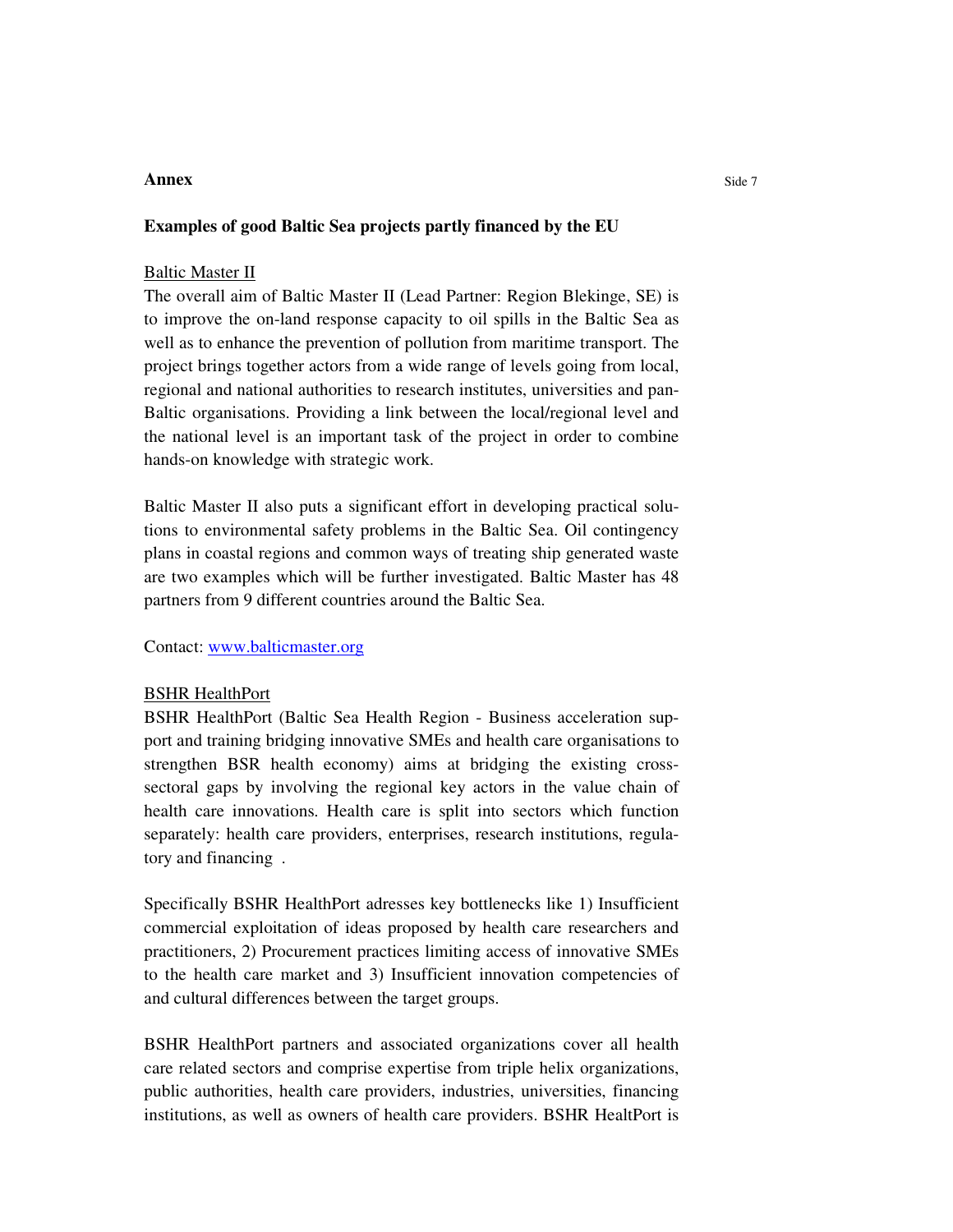Side 8 a part of the Baltic Sea Strategy flagship project "Set up cross-sectoral reference projects for innovation in health and life science".

Contact: www.scanbalt.org

#### BSR-Quick

The Project (Lead Partner: Hanse-Parliament, Hamburg, DE) merges and strengthens the networks and abilities of 40 SME- and Innovation-partners all over the BSR. Chambers of Commerce, crafts, associations as well as R&D-institutions develop innovation clusters, establish durable cooperations and harmonize qualification of entrepreneurs.

The link between SMEs and R&D-institutions will be closer and more effective to increase the competitiveness of the BSR and enable SMEs to improve their position as an engine for economic growth. Concrete output: Investment plans for SMEs, ICT-based supporting tools, Transnational action programmes, Educational products, R&D solutions for SMEs etc.

Contact: www.hanse-parlament.eu

#### Cleanship

The project (Lead Partner: Port of Trelleborg, SE) represents 21 formal and 16 associated partners from all over the Baltic Sea Region (BSR). The stakeholders from regional and local government, port cities, port, ship owners, ship fuel makers, energy suppliers, NGOs, ship security bodies and maritime research institutes are developing common strategies, standards and new technical solutions for clean Baltic sea shipping.

The goal is to contribute to mitigating eutrophication of the Baltic Sea, to diminish the release of climate relevant gases and water pollution caused by shipping. Particularly, ship borne air pollution shall be reduced and the discharge of untreated sewage from passenger ships be avoided. Therefore the partnership promotes i.e. the installation of a new infrastructure for Liquefied Natural Gas (LNG) at Baltic Sea ports.

Cleanship is a strategic project that will contribute to transform the BSR into the worldwide first model region for clean shipping strategy, infrastructure and technology.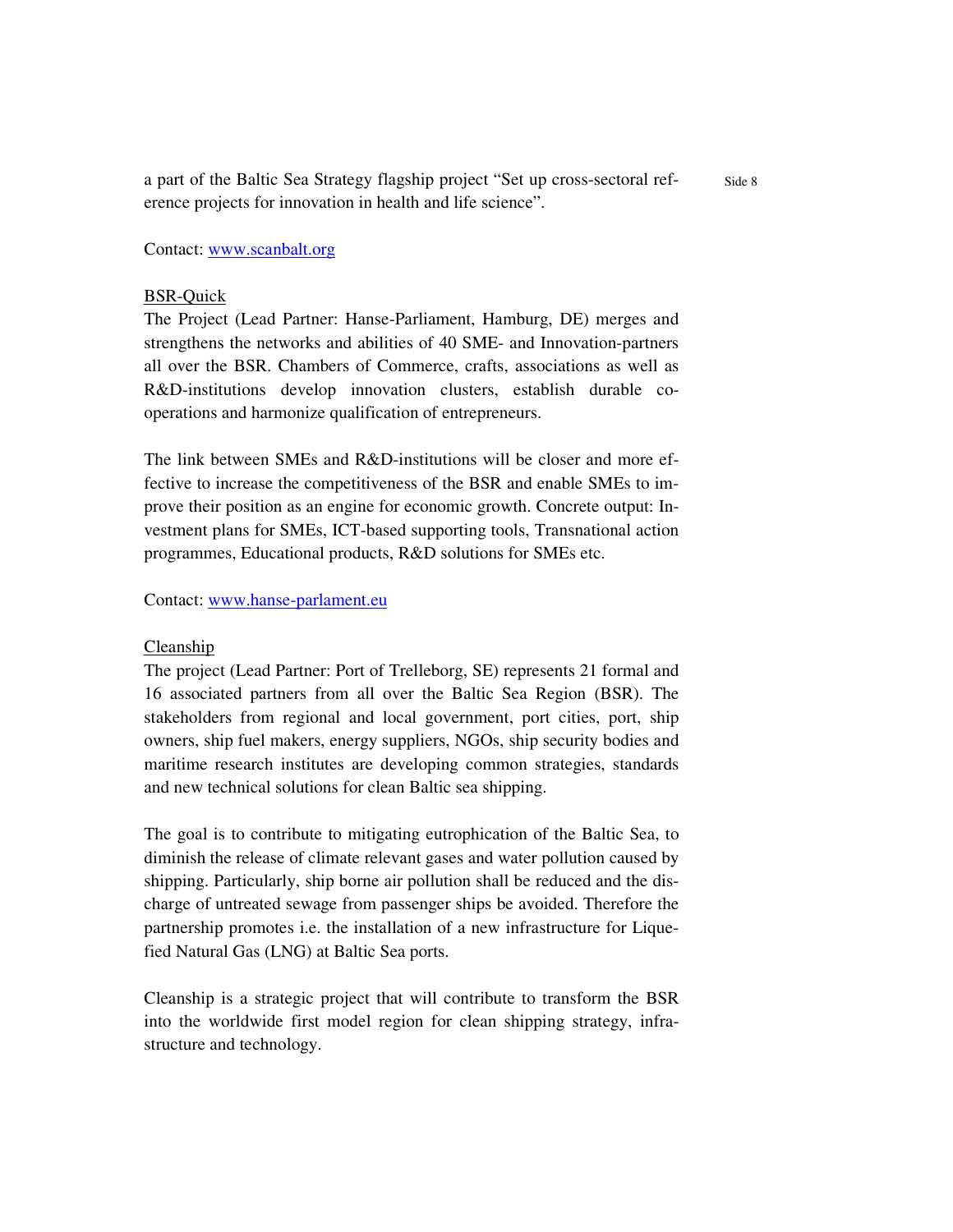### The European Green Belt

The Green Belt initiative started as a grassroots movement when the former military blocks collapsed. The aim was to save the natural assets that had grown alongside the iron curtain. The Baltic Green Belt project aims at closing the longest "missing link" in this network: The southern and eastern Baltic coast. The vision of the European Green Belt initiative is to create a global symbol for transboundary co-operation in nature conservation and sustainable development.

Activities are usually rooted in the former border regions. People previously separated by the iron curtain now co-operate to form economically and ecologically sustainable landscapes. One key factor is the preservation of the green heritage of 40 years of the iron curtain. The partnership consists of NGOs, scientific institutions, public authorities and economic stakeholders Activities of the BELT project focus on improving the ecological situation of the coastal strip on both sides of the waterline, while promoting social and economical aspects of sustainability to secure economic prosperity.

### Contact: www. balticgreenbelt.uni.kiel.de

# PURE – Project on Urban Reduction of Eutrophication

The main goal of the project is to implement concrete, voluntary actions that will reduce the eutrophication of the Baltic Sea. PURE supports selected waste water treatment plants (WWTPs) around the BSR to reach phosphorous content of 0,5 mg/l in outgoing municipal wastewaters with the means of chemical phosphorus removal. This method has been identified as one of the most cost-efficient ways to reduce the eutrophication of the Baltic Sea. Further, the phosphorus content of 0,5 mg/l is the level recommended by the HELCOM Baltic Sea Action Plan and it is half of the concentration stipulated by EU Waste Water Treatment Directive. PURE-project also contributes directly to the implementation of the EU BSR strategy, as one the flagship projects of the strategy addresses cleaner waste waters.

The eleven PURE -partners are: UBC EnvCom (Lead partner), John Nurminen Foundation (investment coordinator), HELCOM, Riga water, Jurmala water, Brest Vodokanal, Szczecin Water company, Kohtla-Järve water company, Luebeck Sewage Management, cities of Gdansk and Mariehamn.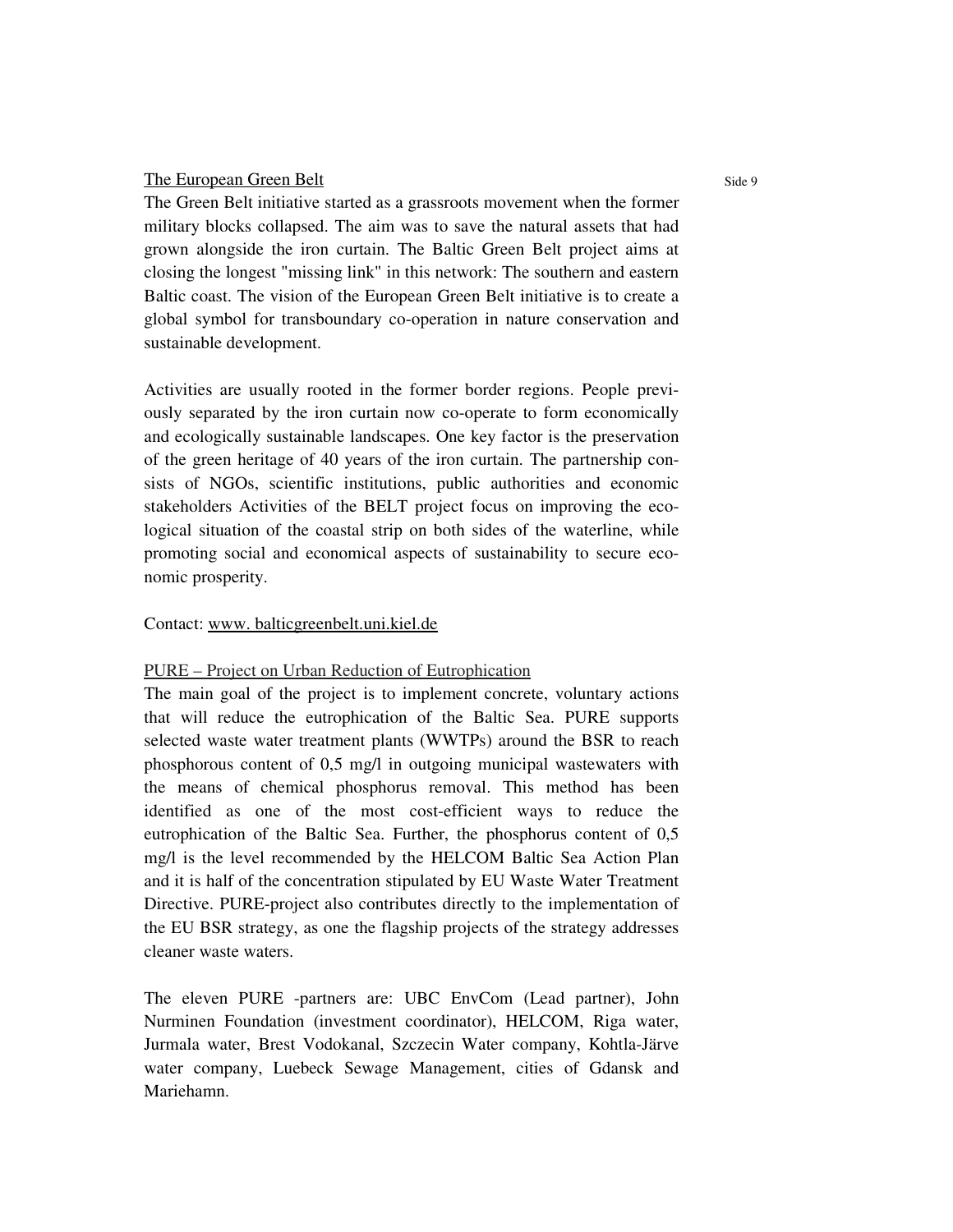#### Contact: www.purebalticsea.eu

SCANDRIA (Scandinavian – Adriatic Corridor for Growth and Innovation) The Scandria corridor connects capitals and metropolitan regions along the shortest way from Scandinavia to the Adriatic Sea.

Scandria is a cooperation of 19 partners from Germany, Denmark, Sweden, Finland and Norway willing to assume a future role in developing a green and innovative transport corridor. Scandria fosters co-modality, rail transport and environmentally friendly solutions in road transport.

Scandria will further improve logistic services and activate the corridors' growth potentials. The Scandria project is part-financed by the Baltic Sea Region Programme of the European Union.

Contact: www.scandriaproject.eu/

## StarDust

The overall objective of the project (Lead Partner: Vinnova, SE) is to link together strong research environments, clusters and SME networks – creating a number of globally-leading research and innovation hubs in the BSR in order to achieve stronger critical mass, attractiveness, and a competitive international position. Activities will also foster job and SME growth opportunities, and strengthen social and territorial cohesion for the Baltic Sea Region.

In total, Stardust will mobilize 34 public and semi-public partners and 33 associated partners from national, regional and local levels – including strong clusters and business leaders engaged in the 5 pilots. This set of partners represents all national ministries and innovation agencies in the 10 BSR countries (including NO and IS); these high-level policymakers will form the project's Steering Committee. The project is a flagship project of the EU Strategy for the Baltic Sea Region.

# Contact: www.vinnova.se

### Submariner

The Partnership (Lead Partner: Maritime Institute Gdansk, PO) of 19 universities, research institutes, environmental and economic (national and regional) bodies from all Baltic Sea Region countries promotes new maritime products and technologies. The focus lies on blue biotechnology which has